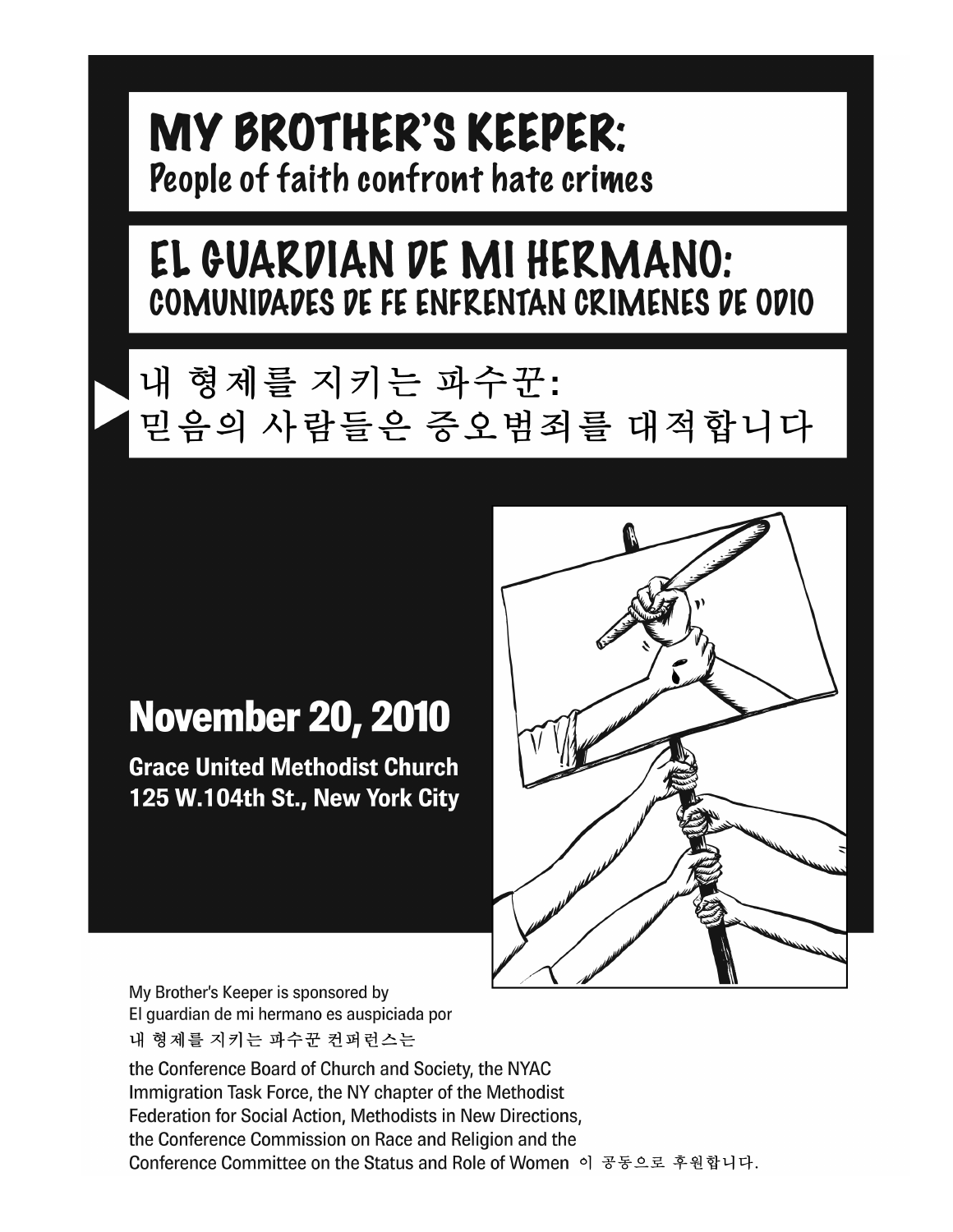# 여러분 모두를 환영합니다

### 환영사

내 형제를 지키는 파수꾼 준비위원팀이 미래의 진로를 밝히게 될 오늘의 이벤트에 여러분을 진심으로 환영합니다. 우리는 서로 다른 커뮤니티를 대표하여 공공의 휴머니티와 나약함을 고양하고 증오범죄 단절을 도모할 것입니다. 오늘의 의제는 배움, 토론, 숙지 및 치유함을 통하여 여러분들의 영성회복 뿐만 아니라 우리가 나아가는 여정길에 필요한 기능적인 것도 공유하려는 것입니다.

#### 일정표

- 9:00 등록
- **9:30** 환영및 오프닝예배, *예배실*
- 10:00 기조연설 패널, *예배실*
- 12:00 점심, 식당
- 12:45 연주발표 및 토론 "What Killed Marcelo Lucero?" 에배실
- 2:15 휴식
- 2:30 스몰그룹 토론, 배정된 각 방
- **3:30** 클로징예배, *예배실*

성찰의 담이 휄로우쉽홀및 예배실에 준비됩니다. 오늘의 이벤트가 진행되면서 이 담 위에 준비된 여러가지 질문에 대한 여러분의 성찰의 생각을 써 주시기 바랍니다. 또한 이벤트의 막이 내릴 즈음하여 서로 다른 분들의 성찰의 카멘트를 읽어 주시기를 원합니다.

채플린 목회자들이 오늘 필요하신 분과 개인적으로 함께 기도하여 주십니다. 그 분들은 "Chaplain"이라고 쓰여진 녹색버튼을 착용하고 계시니 언제든지 그 분들에게 나아가시면 됩니다.

#### 자료 테이블

등록 테이블 옆에 준비된 자료 테이블을 방문하여 주세요. 여러분이 오늘의 대화를 여러분의 교회및 커뮤니티로 연장시키기 위해 필요한 여러가지 팁과 도구및 정보들이 준비되어 있습니다.

이벤트 준비팀은 ID버튼을 착용하고 있사오니 필요한 것이 있으시면 언제든지 말씀하여 주세요.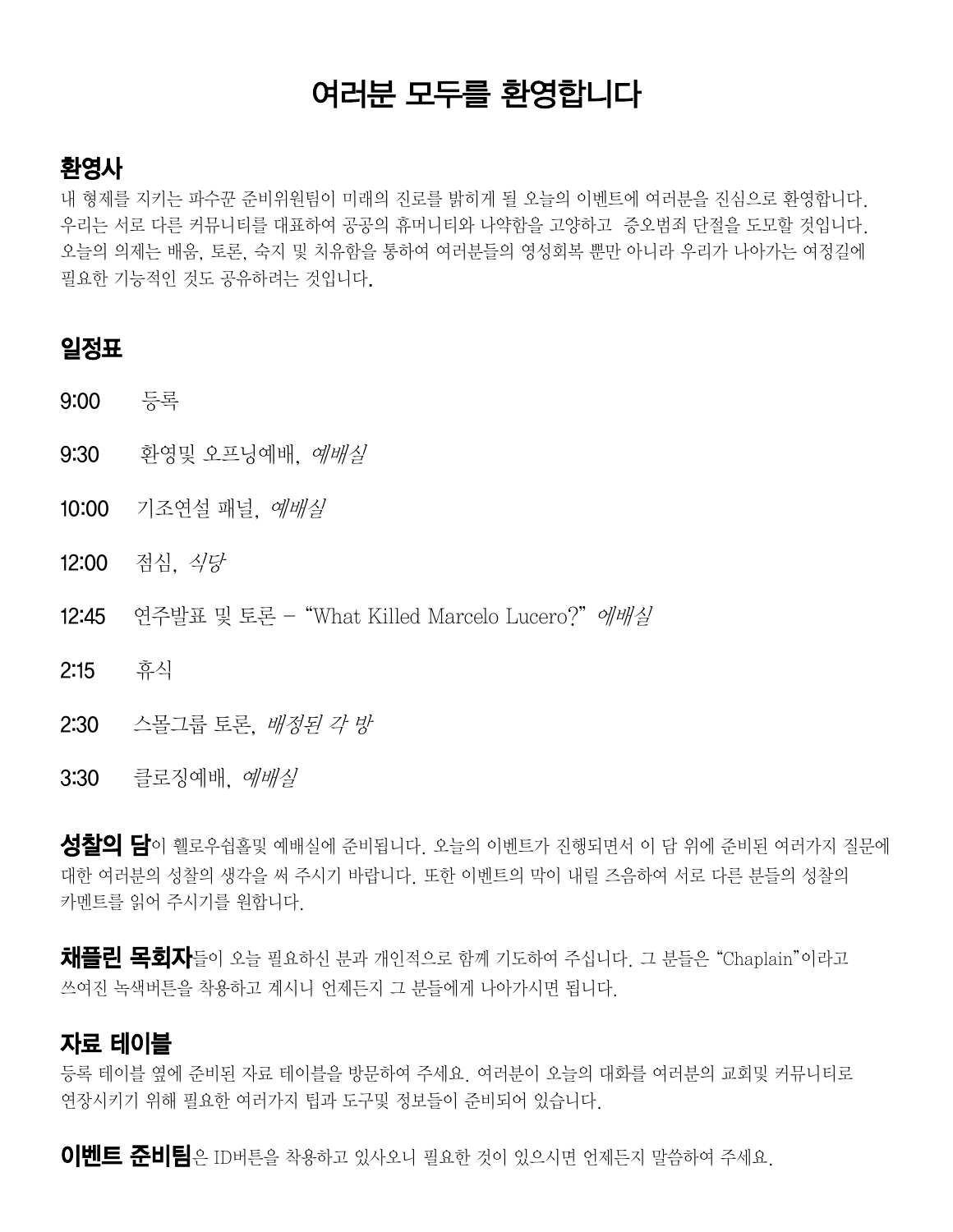$9:00$  a.m.

9:30 a.m. 2000 - 2000 - 2000 - 2000 - 2000 원영 및 오프닝예배, *예배실* 

전주 "Come Away With Me" Nehemiah Luckett

환영사 Dr. Dorothee Benz

예배로의 부름 "I Am Not Forgotten" *Nehemiah Luckett, Jorge Lockward, Jayson Dobson*

> 저를 잊지 마세요, 저를 잊지 마세요, 저를 잊지 마세요, 하나님, 제 이름 아시지요, 하나님, 제 이름 아시지요.

오프닝교독문 The Rev. Josh Noblitt

인도자: 오 하나님, 우리는 증오범죄를 어찌 직면해야 할지 모르겠습니다. 하지만 이 전쟁은 끊없이 진행되고 있습니다.

#### 회중: 우리들의 낙망함을 들어 주세요 (짧은침묵)...

인도자: 오 하나님, 증오범죄의 희생자들로 비탄에 처합니다. 그들의 아픔은 감추어 졌고 무시되고 있습니다. 그들을 당신의 사랑과 은혜로 감싸 주시옵소서. 그들의 아픔을 만져주시며 고통 속에 혼자가 아님을 알도록 도와 주세요.

#### .<br>회중: 우리들의 낙망함을 들어 주세요 *(짧은침묵)...*

인도자: 오 하나님, 증오범죄자들로 낙심하며 애통합니다. 그들의 아픔도 감추였고 알려지지 않았습니다. 그들도 주님의 사랑과 은혜가 절실히 필요합니다. 그들로 고통에서 벗어나게 하여 주시옵소서; 그들을 도우사 폭력범죄의 굴레에서 벗어나 화평의 삶을 받게 하옵소서.

#### 회중: 우리들의 낙망함을 들어 주세요 *(짧은침묵)...*

- 인도자: 우리들은 침묵함으로 불의함과 증오함으로 부터 우리들을 종종 보호하려고 했고 무관심한 모습으로 살아왔던던 것을 이시간 고백합니다.
- 회중: 우리들의 낙망함을 들어 주세요 (짧은침묵)...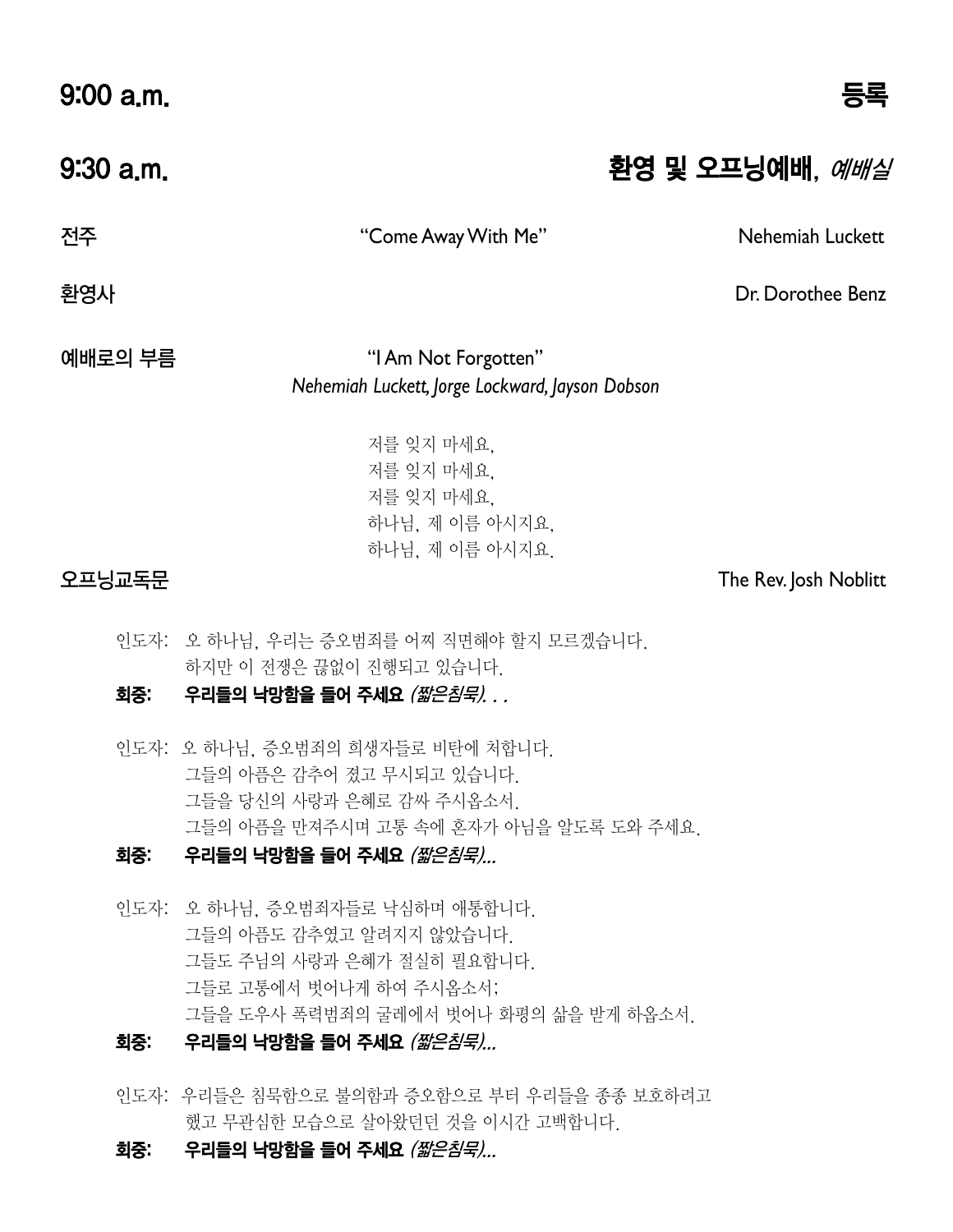|      | 인도자: 오 하나님, 우리들의 두려움을 내려 놓습니다.            | T사랑으로 미움을 이겨낼 수 있도록 우리에게 힘을 주시옵소서.                                                                                                                                           |                     |
|------|-------------------------------------------|------------------------------------------------------------------------------------------------------------------------------------------------------------------------------|---------------------|
|      |                                           | 회중: 두려움을 물리치고 살고자하는 우리들의 간절함을 들어 주시옵소서 <i>(짧은 침묵)</i>                                                                                                                        |                     |
|      | 청지기정신과 용서함과;<br>그 곳으로 향하는 우리를 인도하옵소서. 아멘. | 다같이: 오 하나님, 치유함과 소망 속에 우리로 굳건이 서게 하옵소서;<br>화평과 사랑 안에 굳건히 서게 하옵소서.<br>사랑의 커뮤니티에 대한 당신의 비젼이 우리 손이 미치는 곳에 있습니다.                                                                 |                     |
| 찬양   |                                           | <b>Would You Harbor Me?</b>                                                                                                                                                  | Y. M. Barnwell      |
|      |                                           | Bridget Cabrera, Sara Lamar-Sterling, Nehemiah Luckett, Michael Sullivan                                                                                                     |                     |
| 성경봉독 |                                           | 시편 118:1-5                                                                                                                                                                   | Pastor Wongee Joh   |
| 묵상   |                                           | The Face of Hate and the Transformation of Love: A Personal Reflection                                                                                                       |                     |
| 찬송   |                                           | "We Are Called"                                                                                                                                                              | Rev. Joshua Noblitt |
|      |                                           | Come! Live in the light!<br>Shine with the joy and the love of our God!<br>We are called to be light for all people,<br>to live in the freedom of the city of God!           |                     |
|      |                                           | (Refrain)<br>We are called to act with justice,<br>we are called to love tenderly,<br>We are called to serve one another,<br>to walk humbly with God!                        |                     |
|      |                                           | Come! Open your heart!<br>Show your mercy to all those in fear!<br>We are called to be hope for the hopeless<br>so injustice and hatred will be no more! (Refrain)           |                     |
|      |                                           | Sing! Sing a new song!<br>Sing of that great day when all will be one!<br>God will reign, and we'll walk with each other<br>as all of God's family united in love! (Refrain) |                     |
|      | WORDS AND MUSIC: David Haas (Micah 6:8).  |                                                                                                                                                                              |                     |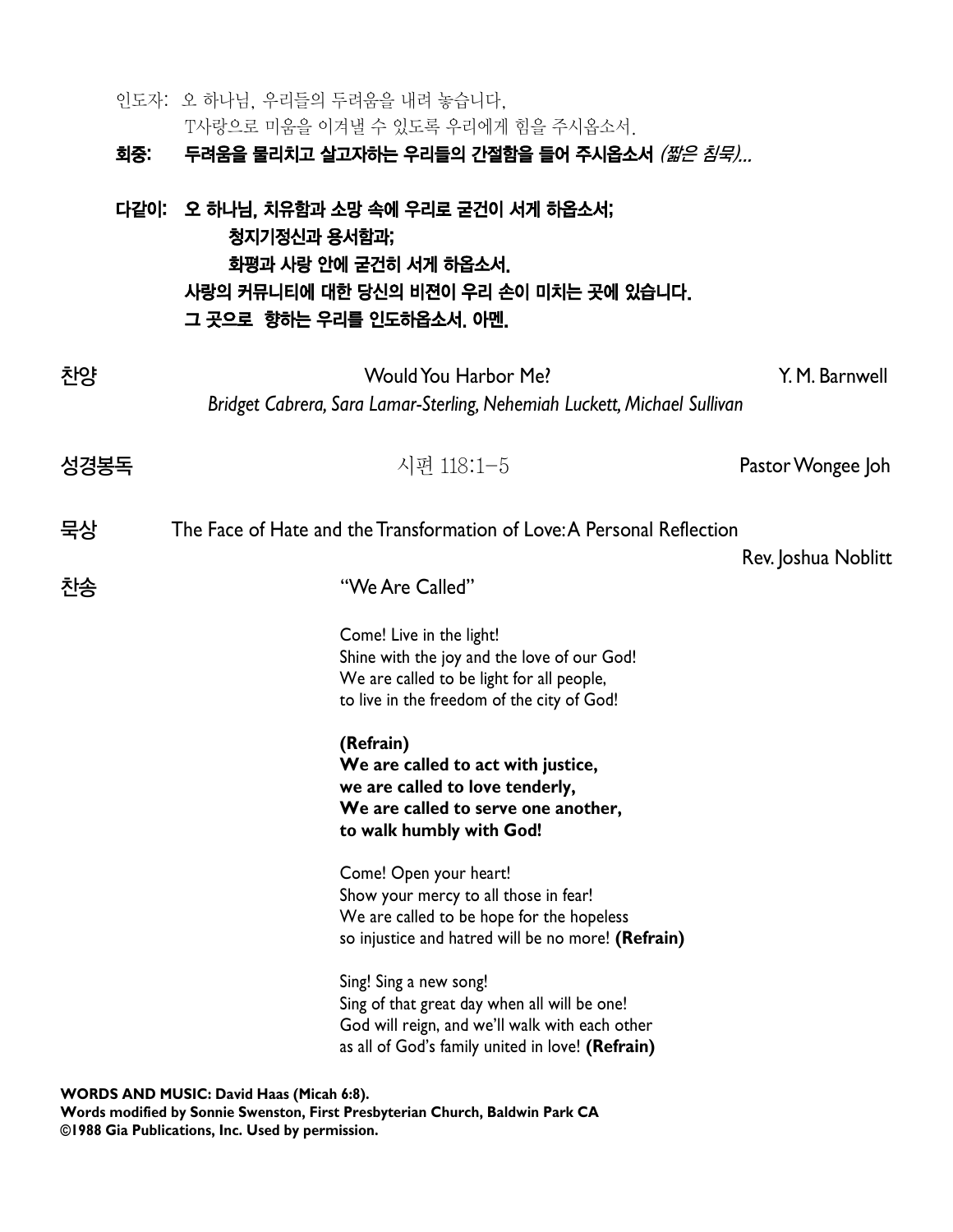#### **Rev. Joshua Noblitt**

Joshua Noblitt목사님은 조지아주 아틀란타에 있는 Saint Mark's UMC에서 사회정의를 추구하는 목회자입니다. 그는 Candler School of Theology at Emory에서 2004년에 목회학 석사및 2009년에는연합감리교회 Western North Carolina Annual Conference에서 deacon 안수를 받으셨습니다. Noblitt 목사님은 조지아주 북주지역에 있는 연방보호 프로그램의 범률감형 전문인으로써 조지아주의 사형제도를 반대하는 전문적사역을 감당하고 계십니다.

# 10:00 a.m. 기조연설 패널 예배실

## 교회와 사회가 어떻게 증오함에 동조하고 있는지? 어떻게 증오함을 대적하고 있는지?

### Dr. J. Terry Todd, Rosario Quinones, Fred Brewington 토론사회자: Rev. Dr. Traci West

#### **Dr. J. Terry Todd**

J. Terry Todd 박사는 뉴져지 메디슨에 위치한 드류신학교에서 미국종교학 부교수이며 20세기 도심지를 배경으로 미국사회의 종교적 관념, 관습, 제도및 풍조적 미디아의 형태들이 종교, 영성, 기독교및 국가관에 대한 생각을 어떻게 변화/형성시키는지 연구및 교육을 하고 계십니다. 콜럼비아대학에서 박사학, 하바드대학에서 목회학 석사 및 보스턴대학에서 학사학위를 받으셨습니다.

#### **Rosario Quinones**

Rosario Quinones는 연합감리교 대뉴저지연회의 멤버로 변호사요 공인회계사로서 (licensed in Puerto Rico) 회계, 세금및 비영리단체 감사업무의 전문인이십니다. Perkins School of Theology에서 목회학 석사학위를 받았고 지금은 드류신학교에서 성서학 박사과정에 있습니다. 파트너 Alma Matos 함께 Puerto Rico와 미국에서의 교회개척및 LGBY의 포용을 위하여 Metodisas Asociadas/os Representando la Causa de los Hispano-Americanos (MARCHA)에 소속되어 Reconciling Ministries Network board treasurer로 섬기고 있습니다.

#### **Fred Brewington**

Fred Brewington는 뉴욕주 Hempstead에서 민권법률의 전문변호사입니다. 그는 affordable housing, community revitalization, employment, civil rights, social services, municipal liability, the environment and voting rights through litigation, writing, lecturing and personal appearances 계통의 일에 종사함. 무료선임 변호사로서 커뮤니티, 비영리단체및 시민단체들을 대변하고 있습니다 (Nassau County Mental Health Association, the Long Island Alliance for Peaceful Alternatives, the UMC General Board of Church and Society and Long Island Housing Services). 뉴욕연회의 외회원으로 certified lay speaker 와 local lay speakers 선생으로 사역을 하고 있습니다. Touro College Jacob D. Fuchsberg Law Center의 법학 교환교수, Malverne School District의 풋볼코치직을 맡고 있습니다. Albany 뉴욕주립대학에서 학사및 Northeastern University School of Law에서 법학닥터학위를 받았습니다.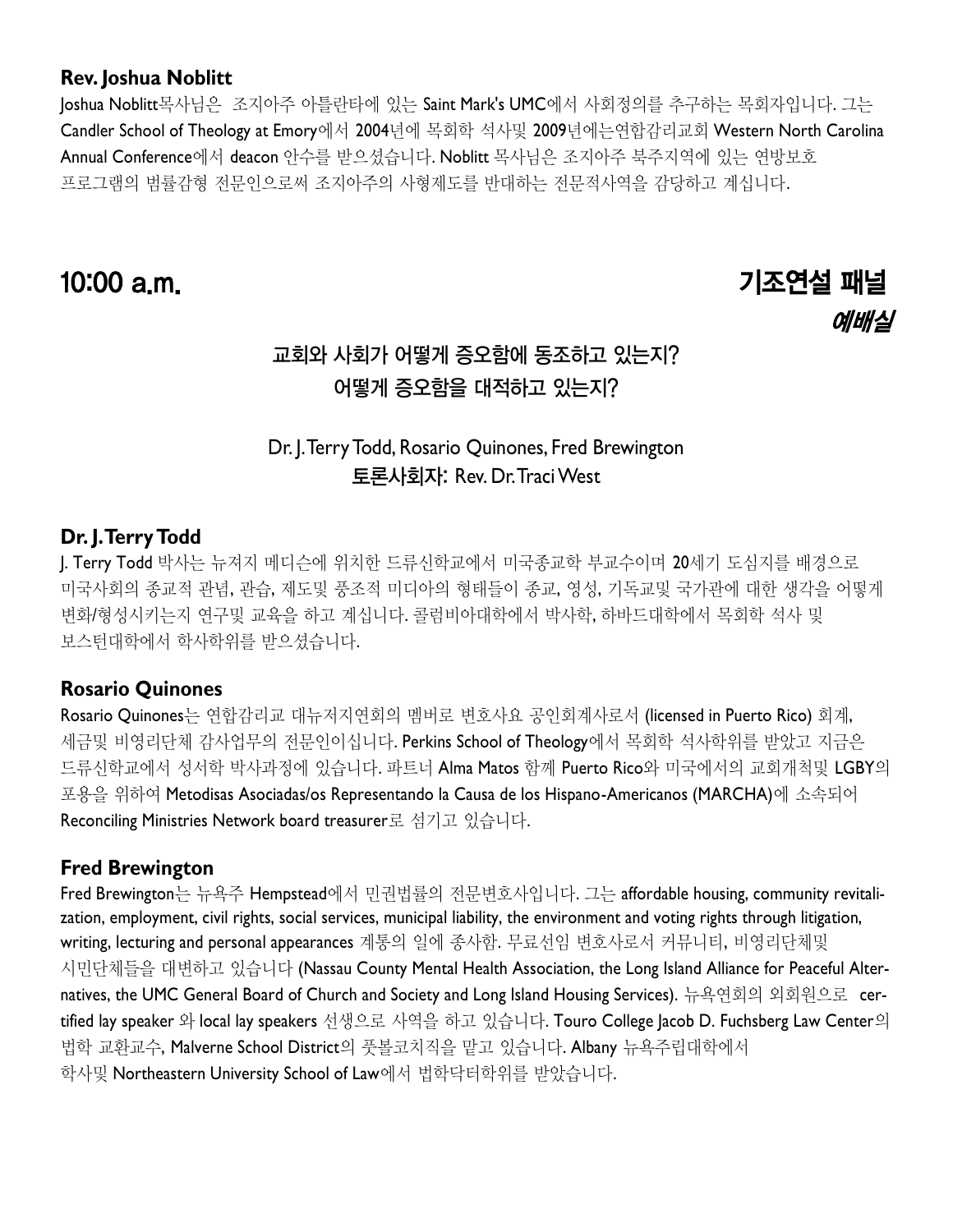#### **Rev. Dr. Traci West**

Dr. Traci West 목사는 뉴져지 주, 메디슨에 위치한 드류신학교의 Ethics and African American학 교수이십니다. *Disruptive Christian Ethics: When Racism and Women's Lives Matter*(2006)의 저자이며 First UMC Stamford(CT)교회에서 유아세례를 받은 평생감리교인이자 지난 20년간 뉴욕연회의 정예 안수목사로서 2000년도에는 General Conference의 delegate으로 참석했고 the denomination's University Senate 현직멤버로, United Methodists of Color for a Fully Inclusive Church의 창립멤버로 섬기고 있습니다. Union Theological Seminary에서 박사학을 Pacific School of Religion에서 목회학석사를 Yale University에서 학사학위를 받으셨습니다.

## **12:00 p.m.** 점심

# 휄로우쉽 홀

소구릅모임: 등록시 받으신 카드에 적힌 오후 소구릅모임 장소정보를 참조하세요. 휴식시간이나 점심시간 동안에 그 장소가 어디인지 잠시 시간을 내어 알아 두시면 좋겠습니다.

**12:45 p.m.** 연주 발표

"What Killed Marcelo Lucero?" Teatro Experimental Yerbabruja

**1:45 p.m.** 토의시간

#### **Teatro Experimental Yerbabruja**

Teatro Experimental Yerbabruja's mission은 롱아일랜드의 다양한 커뮤니티의 문화적이해를 도모하기 위하여 극장공연, 공연, 시각예술을 통하여 구조적인 사회변화를 추구하며 떠 오르는 예술가들에게 기회를 제공하고 있습니다. 혁식적인 워크샵과 프로그램 그리고 연출제작은 포괄적 호평과 인지및 수상을 Latin American Chamber of Commerce, the Town of Islip and Suffolk County Legislator Ricardo Montano로 부터 받았습니다. 예술을 통하여 지속적으로 다양해지는 롱아일랜드 주민들의 교량역할및 공원, 도서실및 공공장소의 부실및 부재로 인한 커뮤니티의 미래와 웰빙이슈에 대하여 중점을 두고 있습니다.



예배실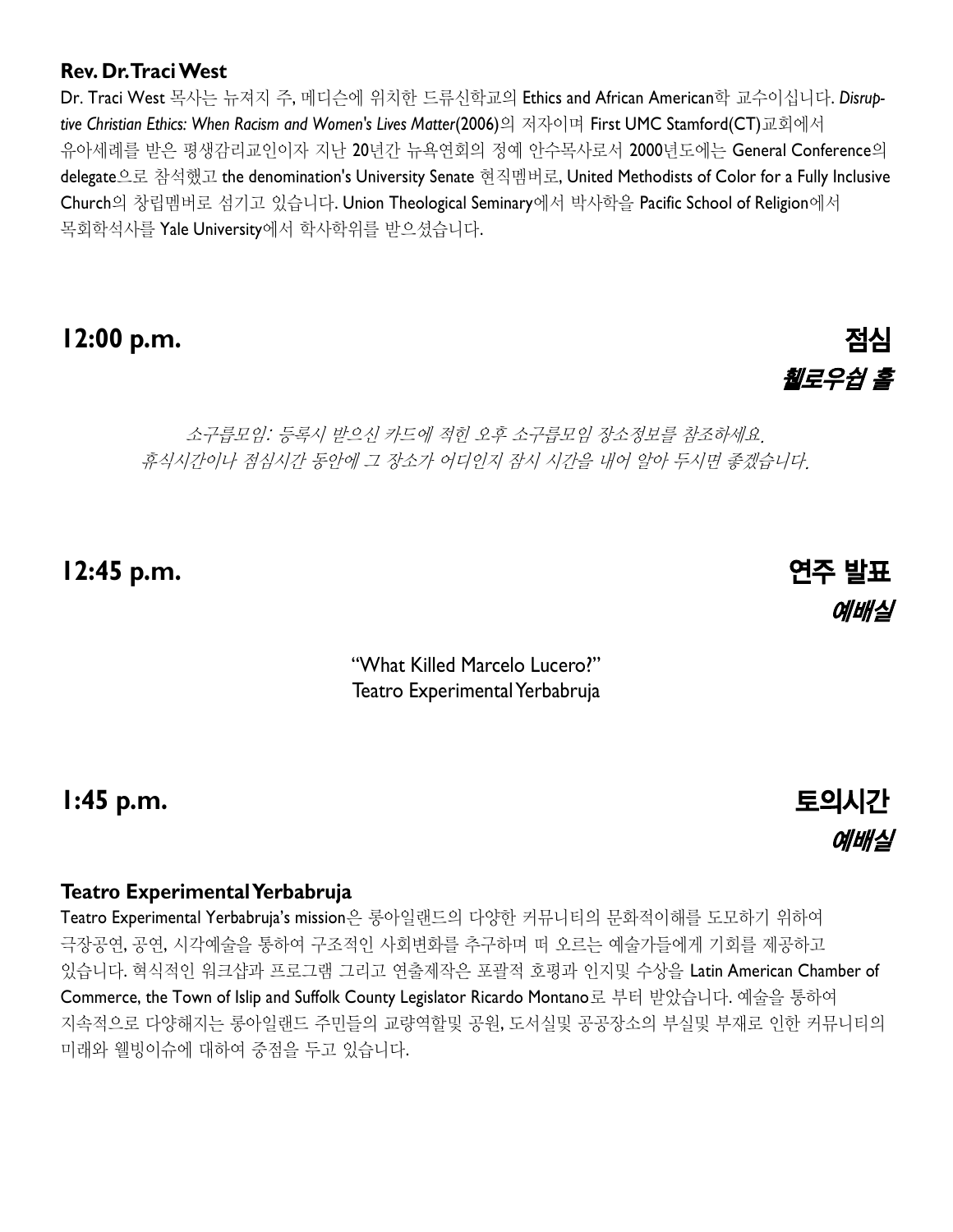| $2:30$ p.m. | <b>Small Group Discussion</b><br><b>Assigned Rooms</b>                                                                                                                                                                                       |
|-------------|----------------------------------------------------------------------------------------------------------------------------------------------------------------------------------------------------------------------------------------------|
| $3:30$ p.m. | 클로징 예배<br>예배실                                                                                                                                                                                                                                |
| 예배로의 부름     | Nehemiah Luckett, Jorge Lockward, Jayson Dobson                                                                                                                                                                                              |
| 찬양          | 시편 126<br>Leah DeLeon and Jessie Floyd, St. Paul and St. Andrew UMC                                                                                                                                                                          |
| 고백과 용서      | Rev. Hector LaPorta<br>사랑의 하나님, 우니는 죄를 지었습니다;<br>두려움과 다른가치관과 선입견과 인간의 법으로 하나님을 대신하려고 했습니다.<br>딱딱하게 메마른 우리의 심령에 남을 측은이 여기는 마음을 일으켜주시며,<br>죄의식으로 부터 용서함으로.<br>무관심한 냉담으로 부터 행함으로,<br>공법적 침묵으로 부터 정의로 나아가게 하옵소서.<br>피조물의 상함과 상처를 치유하여 주시옵소서. 아멘. |
| 애찬으로의 초청    | Pastor Bridget Cabrera                                                                                                                                                                                                                       |
| 애찬          | 음식의 나눔과 서로에 대한 헌신의 약속에 여러분 모두를 초청합니다.                                                                                                                                                                                                        |
| 축도찬양        | "Shalom To You"<br>Shalom to you now, shalom my friends.<br>May God's full mercies bless you, my friends.<br>In all your living and through your loving,<br>Christ be your shalom, Christ be your shalom.                                    |